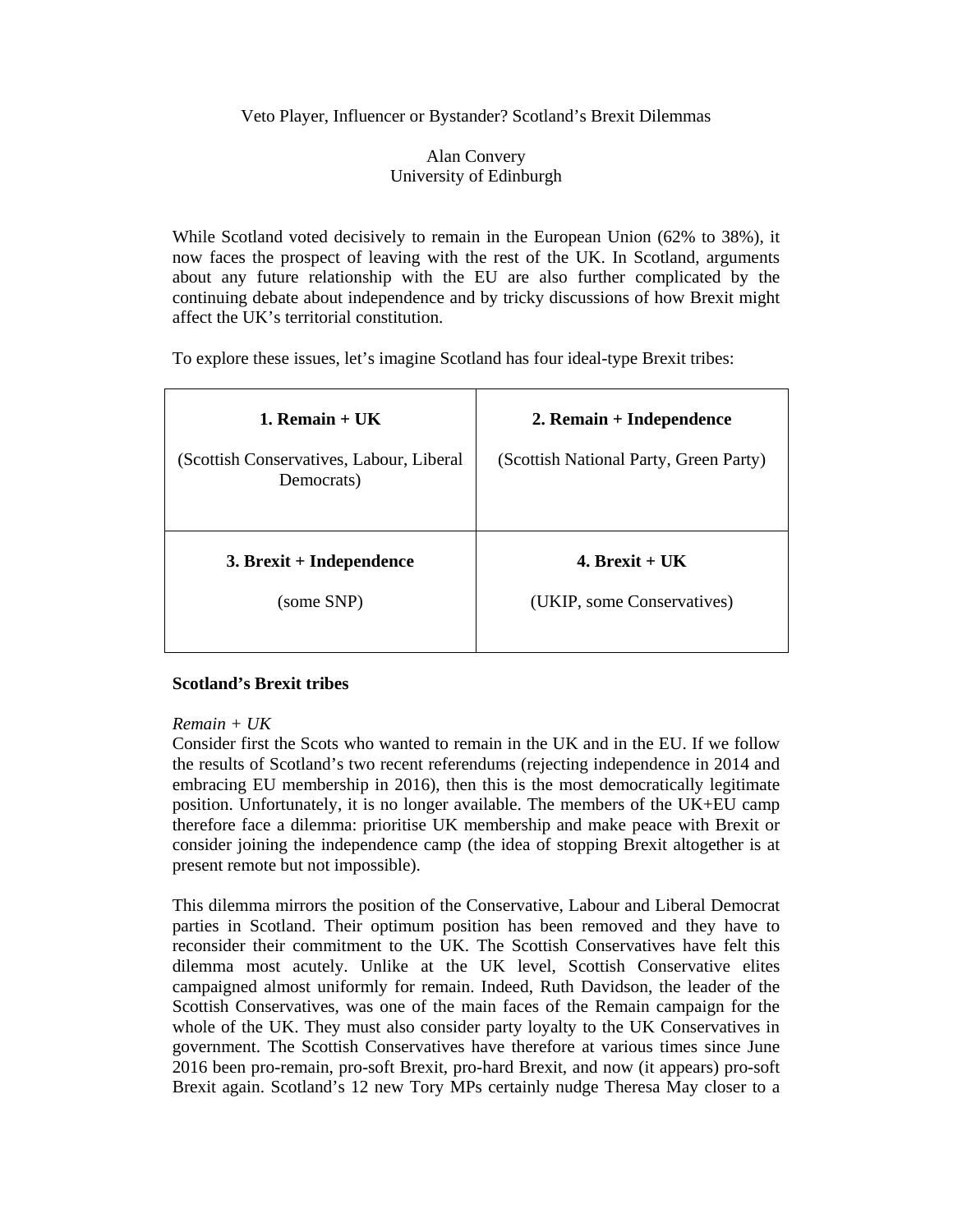majority, but it is not clear how far they will use this power to extract concessions about Brexit (one of their number, Ross Thomson, having campaigned to leave).

This pro-UK and EU tribe also have to decide their response to Brexit's impact on the territorial constitution. Should the new powers that return from Brussels over agriculture and fishing, for instance, automatically come to the Scottish Parliament or should there be a broader UK framework? Arguing for the latter might make public policy sense, but risks appearing like support for a Westminster 'power grab'.

#### *Remain + Independence*

Supporters of EU membership and Scottish independence have faced three major setbacks. First, they now have to reformulate the case for independence. The SNP's 2014 prospectus for an independent Scotland relied on EU membership to provide an external support and smooth transition issues. Scotland would retain access to both the UK and EU single market and would have a currency-sharing arrangement with the rest of the UK, another EU member state. Now an independent Scotland faces the prospect of its largest trading partner being outside the EU. It may have to trade with the rest of the UK on the same basis as other EU countries and will face the same border issues as Ireland is currently dealing with.

Second, the prospect of a second independence referendum has receded further into the distance. You might reasonably have supposed that the prospect of being taken out of the EU against its will would have caused an upsurge in support for independence in Scotland. Instead, support for independence has remained broadly stable. Moreover, the SNP's decision (along with the Greens) to pass an official resolution of the Scottish Parliament asking for the UK Government's permission to hold a second independence referendum now looks, at best, premature. The SNP lost 21 seats at the 2017 general election in Scotland and senior figures conceded afterwards that the prospect of a second referendum may have been a factor in their loss of support and, in particular, the success of the solidly pro-Union Scottish Conservatives (who gained 12 seats).

Third, the June 2016 referendum highlighted splits in the pro-independence coalition. Many of those who supported independence in 2014 also supported Brexit in 2016…

### *Brexit + Independence*

According to one poll in January, 35 per cent of those who voted for independence in 2014 would vote to leave the EU if there were a second referendum on membership. These voters are not easily accommodated with the official position of the SNP, which is that EU membership is an important part of the architecture of independence.

However, they might console themselves with the fact that Scotland is leaving the EU along with the rest of the UK. Like UK Brexiteers, however, they may be concerned that the UK Government has not settled on a firm position and is preparing to hand over billions of pounds as part of an EU exit deal. This position contrasts with the rhetoric of the Leave campaign.

### *Brexit + UK*

Scottish Brexiteer Unionists are perhaps the most contented of our four tribes, for now. The prospect of a second referendum has receded and therefore there is less